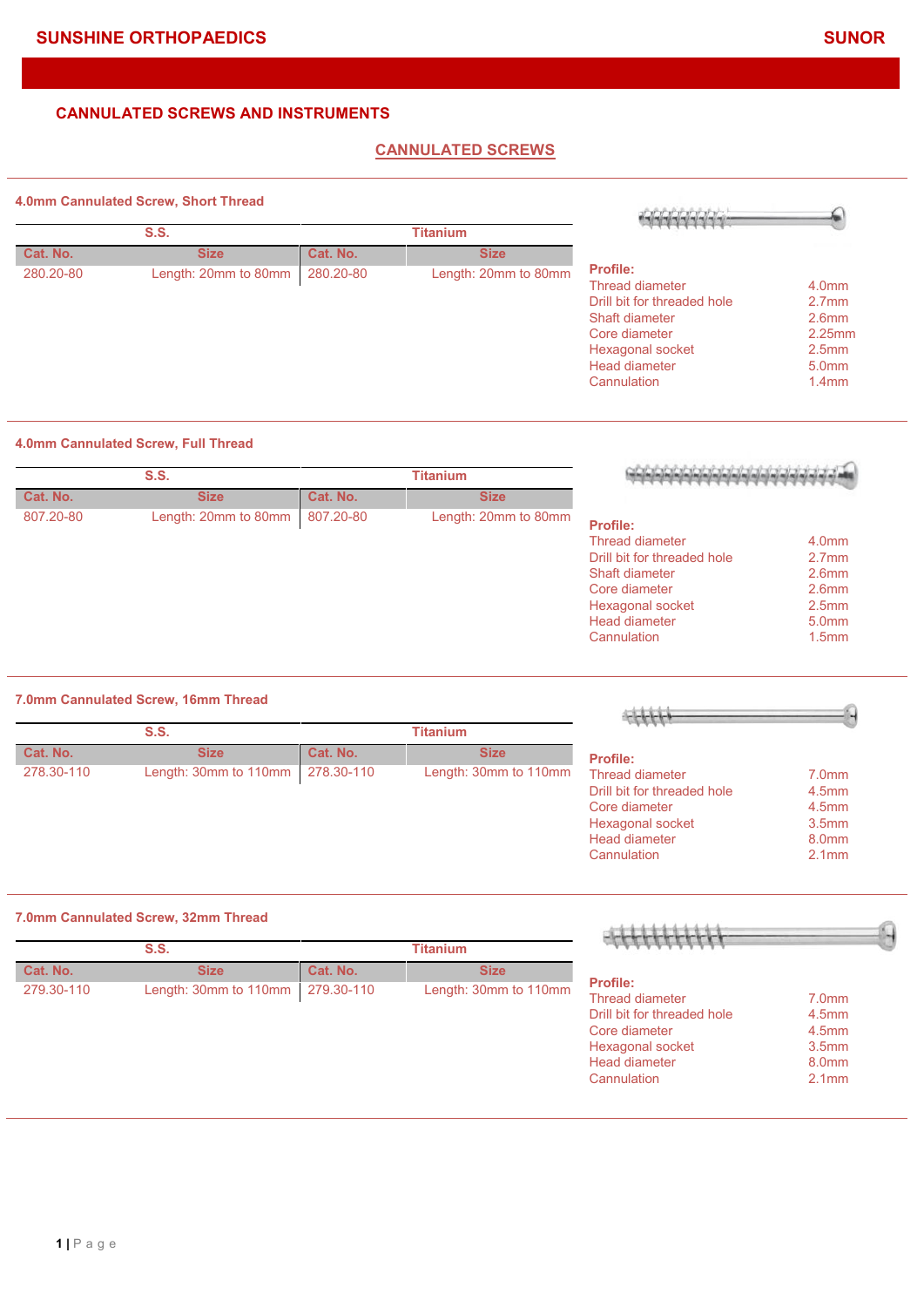#### **7.0mm Cannulated Screw, Full Thread**

|            | S.S.                  |            | <b>Titanium</b>       |                             |                   |
|------------|-----------------------|------------|-----------------------|-----------------------------|-------------------|
| Cat. No.   | <b>Size</b>           | Cat. No.   | <b>Size</b>           |                             |                   |
| 809.30-110 | Length: 30mm to 110mm | 809.30-110 | Length: 30mm to 110mm | <b>Profile:</b>             |                   |
|            |                       |            |                       | Thread diameter             | 7.0 <sub>mm</sub> |
|            |                       |            |                       | Drill bit for threaded hole | 4.5 <sub>mm</sub> |
|            |                       |            |                       | Core diameter               | 4.5 <sub>mm</sub> |
|            |                       |            |                       | Hexagonal socket            | 3.5 <sub>mm</sub> |
|            |                       |            |                       | <b>Head diameter</b>        | 8.0mm             |
|            |                       |            |                       | Cannulation                 | 2.1 <sub>mm</sub> |

#### **Herbert Screw**

|              | S.S.                   |              | <b>Titanium</b>        |                                                                                                                                             |                                                                                                                            |
|--------------|------------------------|--------------|------------------------|---------------------------------------------------------------------------------------------------------------------------------------------|----------------------------------------------------------------------------------------------------------------------------|
| Cat. No.     | <b>Size</b>            | Cat. No.     | <b>Size</b>            |                                                                                                                                             |                                                                                                                            |
| 292.35-14-36 | Length: 14.0mm to 36mm | 292.35-14-36 | Length: 14.0mm to 36mm | <b>Profile:</b><br>Thread diameter proximal<br>Thread diameter distal<br>Core diameter<br>Shaft diameter<br>Hexagonal socket<br>Cannulation | 4.5 <sub>mm</sub><br>3.5 <sub>mm</sub><br>2.6 <sub>mm</sub><br>2.7 <sub>mm</sub><br>2.5 <sub>mm</sub><br>1.3 <sub>mm</sub> |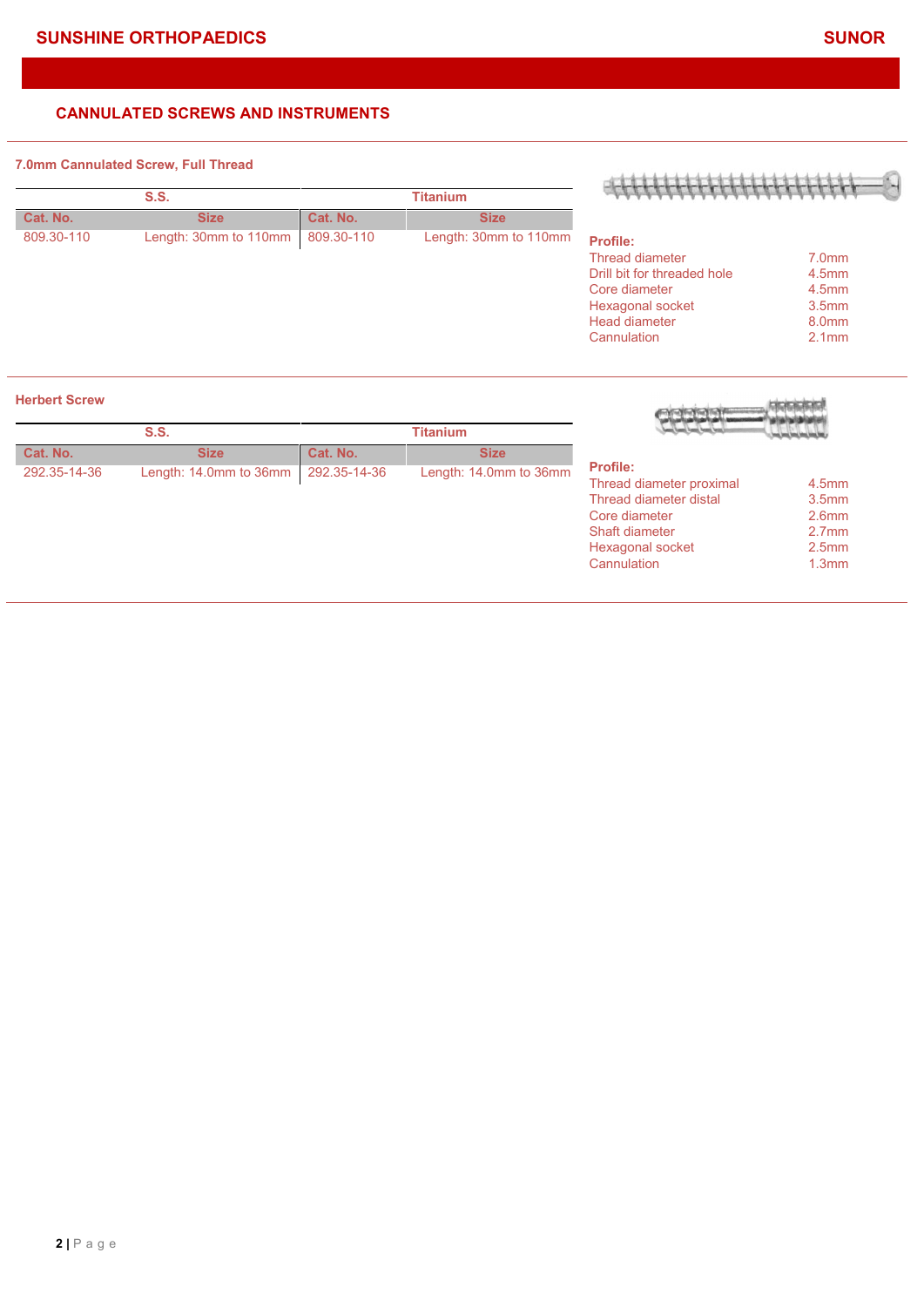# **INSTRUMENTS 4.0MM CANNULATED SCREWS Cannulated Drill Bit Cannulated Bone Tap Cat. No. Size Cat. No. Size** 674.01 2.7mm 674.02 4.0mm  $\equiv$  $-10000000000$ **Cannulated Hex Screw Driver Direct Measuring Device Cat. No. Size Cat. No. Size** 674.03 2.5mm Tip 674.04 **Threaded Guide Wire Cat. No. Size** 674.05 Dia: 1.2mm, Length 225mm